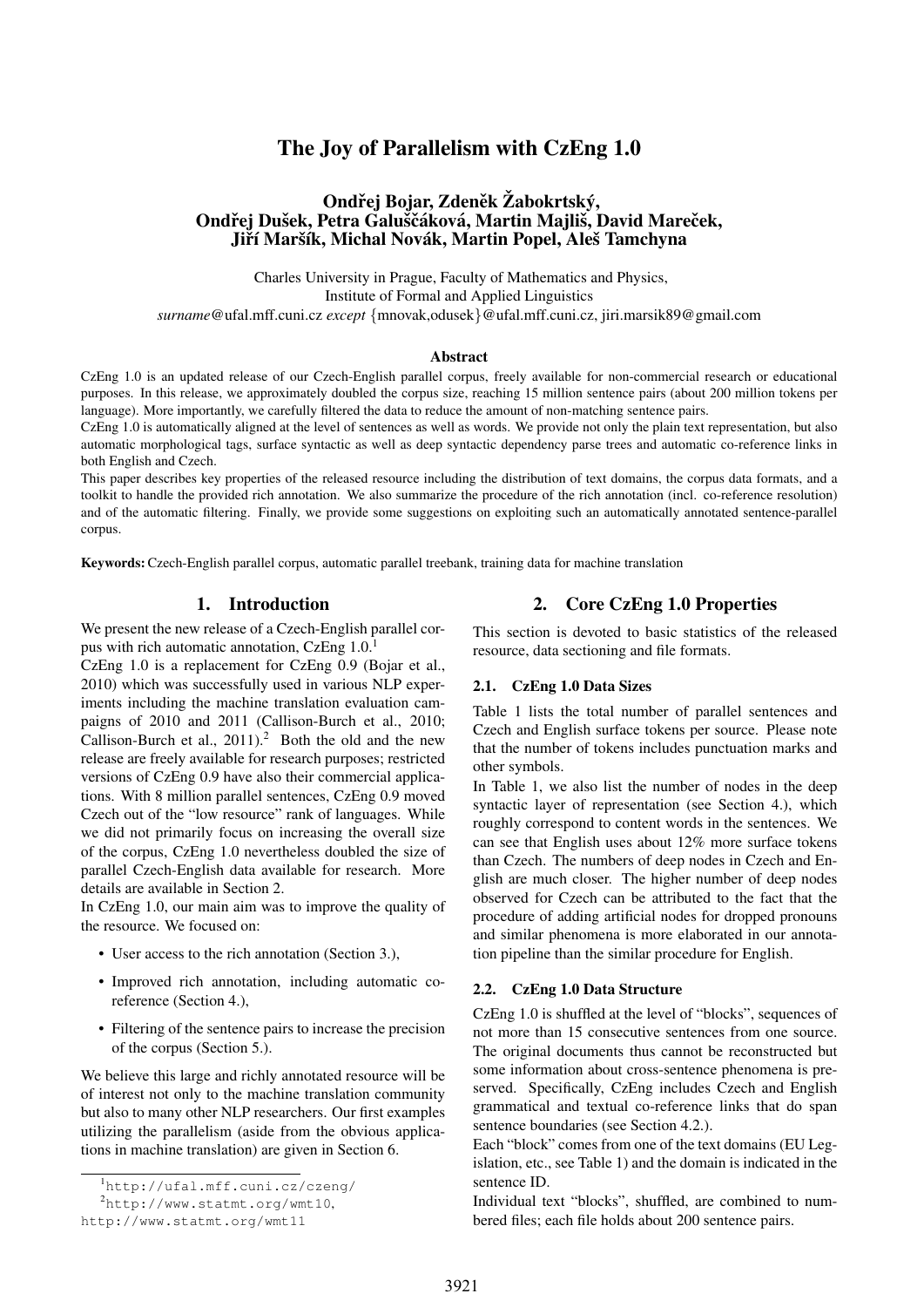|                                |                           | Surface Tokens ("Words+Punct.") |                    |                    | Deep Nodes ("Content Words") |
|--------------------------------|---------------------------|---------------------------------|--------------------|--------------------|------------------------------|
| Source Domain                  | <b>Parallel Sentences</b> | Czech                           | English            | Czech              | English                      |
| Fiction                        | 4,335 k                   | 57.177 k                        | 64,264 k           | $41,142 \text{ k}$ | 38,690 k                     |
| EU Legislation                 | 3,993 k                   | 78.022 k                        | 87,489 k           | 56,446 k           | 52,718 k                     |
| Movie Subtitles                | $3,077 \text{ k}$         | 19.572 k                        | $23,354 \text{ k}$ | $14,615 \text{ k}$ | 14,918 k                     |
| Parallel Web Pages             | 1,884 k                   | $30,892 \text{ k}$              | $35,455 \text{ k}$ | $23,141 \text{ k}$ | $22,057 \text{ k}$           |
| <b>Technical Documentation</b> | $1,613 \text{ k}$         | $16,015 \text{ k}$              | 16,836 k           | 11,942 k           | $11,207 \text{ k}$           |
| <b>News</b>                    | $201 \text{ k}$           | 4.280 k                         | $4,737 \text{ k}$  | $3,208 \text{ k}$  | 2,963 k                      |
| Project Navajo                 | 33 k                      | 484 k                           | 557 k              | 363k               | 344 k                        |
| Total                          | 15.136 k                  | 206,442 k                       | 232,691 k          | 150,857 k          | 142,897 k                    |

Table 1: Sources in CzEng 1.0, including data sizes in thousands.

The files are further organized into 100 similarly-sized sections, the last two of which are designated for development and testing purposes: 00train, ..., 97train, 98dtest, 99etest. Users of CzEng 1.0 are kindly asked to avoid training on these last 2% of the data.

## 2.3. CzEng 1.0 File Formats

CzEng 1.0 is available in three data formats: rich Treex XML format, "export format", and parallel plain text.

## 2.3.1. Treex Format

The primary data format of CzEng 1.0 is the Treex XML, a successor to the TectoMT TMT format used in CzEng 0.9. Treex XML can be processed using the Treex platform or manually browsed in the TrEd tree editor, see Section 3. for details. Users are encouraged to use the Treex toolkit and access the data programmatically using Treex API rather than directly parsing the XML.

## 2.3.2. Export Format

To facilitate the access to most of the automatic rich annotation of CzEng 1.0 without any XML hassle, we provide the data also in a simple "factored" line-oriented export format. Note that e.g. named entities or co-reference links are not available in the export format at all.

An example and the meaning of all the tab-delimited columns of the export format is given in Table 5 at the end of the paper.

## 2.3.3. Plaintext Format

The plaintext format is very simple, consisting of just four tab-delimited columns: sentence pair ID, filter score, Czech sentence, and English sentence.

The plain text preserves the original tokenization (i.e. no tokenization) of the source data.

## 2.4. Brief Summary of the Automatic Annotation

The processing pipeline of CzEng 1.0 was in essence very similar to the the pipeline used in CzEng 0.9, although we replaced some of the tools with their updated versions.

- 1. The original texts were segmented into sentences using TrTok, see Section 6.1. (preserving the original tokenization).
- 2. Sentence alignment was obtained using Hunalign (Varga et al., 2005), where we tokenized, lowercased

and chopped each token to at most 4 characters to reduce the sparseness of esp. Czech vocabulary. Hunalign was run on each document pair separately and without any shared translation dictionary.

- 3. All sentences were morphologically tagged and lemmatized with the tools available in the Treex platform (the Morce tagger (Spoustová et al., 2007) and a rulebased lemmatizer for English).
- 4. We applied  $GIZA++^3$  (Och and Ney, 2000) to obtain alignment between surface tokens. To reduce the data sparseness, GIZA++ was run on Czech and English lemmas, not fully inflected word forms. We aligned all the data in one large process, which needed about 2 days of CPU time to finish. As common in statistical machine translation, GIZA++ was applied in both translation directions and the two unidirectional alignments were symmetrized. We provide outputs of several symmetrization techniques.
- 5. The word alignment was loaded into the Treex format and all subsequent steps of analysis were carried out within the Treex framework. MST parser (McDonald et al., 2005) was used for surface syntax dependency parsing.

## 2.4.1. A Note on Node Alignment

Besides the word alignment, CzEng 1.0 is provided with automatic alignment on the tectogrammatical layer as well. Unlike in CzEng 0.9, where the tectogrammatical alignment was created by the trainable *TAlign* tool (Mareček, 2009), the alignment links in CzEng 1.0 are simply projected from GIZA++ intersection word alignment to the corresponding tectogrammatical trees. The number of links produced by this simple projection is higher, which causes higher recall but lower precision.

## 3. Treex Framework for CzEng 1.0

As mentioned above, all the automatic annotation of CzEng 1.0 was carried out using the Treex multi-purpose NLP framework (Popel and Žabokrtský, 2010).<sup>4</sup> The core modules of the framework are freely available and can be in-

<sup>3</sup>http://http://code.google.com/p/giza-pp/ <sup>4</sup>http://ufal.mff.cuni.cz/treex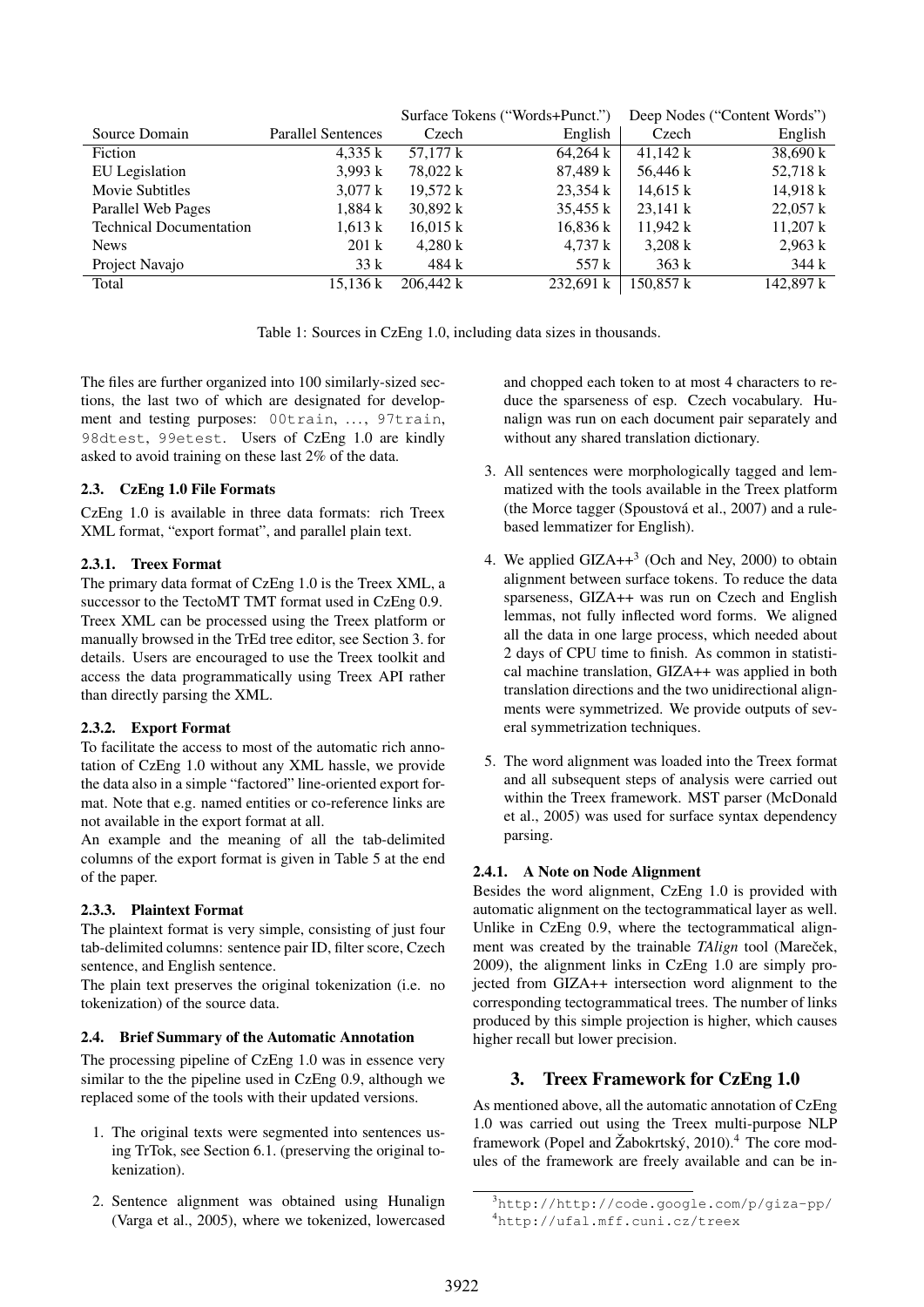```
# Convert treex.gz to CoNLL format
treex Write::CoNLLX language=en to=f00001en.conll \
     Write::CoNLLX language=cs to=f00001cs.conll \
     -- data.treex-format/00train/f00001.treex.gz
# See the most frequent translations
treex -Lcs Util::Eval tnode='my ($en)=$tnode->get_aligned_nodes_of_type("int");
                            say $tnode->t_lemma . "\t" . $en->t_lemma if $en' \
     -- data.treex-format/00train/f0000?.treex.gz \
 | sort | uniq -c | sort -rn | head -n 20
# prints:
# 593 a and
# 291 #PersPron #PersPron
# 222 b´yt be
# Open a file in the TrEd editor (via a wrapper to support Treex file format)
ttred data.treex-format/00train/f00001.treex.gz
```
Figure 1: Examples of using the Treex command-line interface.

stalled from CPAN.<sup>5</sup> There are a number of NLP tools integrated in Treex, such as morphological taggers, lemmatizers, named entity recognizers, dependency parsers, constituency parsers, and various kinds of dictionaries.

For users of CzEng 1.0, the Treex platform offers a versatile API, a more appropriate way of accessing the Treex XML files than generic XML parsers can offer. Aside from custom export procedures, one can use ready-made *writers* available in Treex. Figure 1 shows how to convert the surface dependency trees to CoNLLX format or emit the most frequent pairs of tectogrammatical lemmas.

The Treex platform also provides a simple wrapper for TrEd,<sup>6</sup> a tree editor which can read Treex XML using a designated plug-in module. TrEd offers the best option for manual inspection of CzEng data.

Figure 2 shows a sample sentence pair (English and Czech) annotated on both analytical (surface syntax, *atree*) and tectogrammatical (deep syntax, *t-tree*) layers. The morphological annotation is stored together with the analytical annotation.

## 4. Rich Annotation

CzEng 1.0 is automatically annotated in the same theoretical framework as the Prague Dependency Treebank (PDT)  $2.0$  (Hajič,  $2004$ ). Many small updates of various annotation steps have happened since CzEng 0.9. Here we focus on the two more complex ones at the deep syntactic layer (also called *tectogrammatical* or *t-layer*): formemes (Section 4.1.) and automatic co-reference (Section 4.2.).

## 4.1. Formemes

In addition to the PDT 2.0 annotation style attributes, each node at the t-layer is assigned a *formeme* (Ptáček and  $\check{Z}$ abokrtský, 2006;  $\check{Z}$ abokrtský et al., 2008) describing its morphosyntactic form, including e.g. prepositions, subordinate conjunctions, or morphological case. The set of possible formemes contains values such as:

- n: sub  $\gamma$ —an English noun in subject position,
- v:to+inf—an English infinitive clause with the particle *to*,
- adj: attr-attributive adjectives in both languages, or
- $n:k+3$ —a Czech noun in dative (third) case with the preposition *k*.

Figure 3 gives an example of other formemes in a sentence. The values are filled in using rule-based modules operating on both t-trees and the corresponding a-trees.

The formeme annotation had already been present in the previous versions of CzEng and had been successfully employed in structural MT ( $\check{Z}$ abokrtský et al., 2008) and Natural Language Generation (Ptáček and Žabokrtský, 2006) tasks. We use a version improved (mostly on the Czech side) to depict various linguistic phenomena more accurately and to maintain a greater consistency across the two languages (see Section 6.2. for a cross-lingual evaluation). Our modifications involve e.g. treating nominal usages of adjectives as nouns, distinguishing nominal and adjectival numerals, marking case in Czech adjectival complements of verbs, or allowing prepositions with most English verb forms, plus several fixes for erroneous marking of the previous versions.

#### 4.2. Co-Reference Links

In one of the last stages of automatic annotation, the coreference resolution is performed on both language parts of the corpus. The range of co-reference types annotated in CzEng corresponds to the types present in PDT 2.0 and on the English side of PCEDT 2.0. Namely, it captures the so-called grammatical co-reference and pronominal textual co-reference.

<sup>5</sup>http://search.cpan.org/search?query= treex

<sup>6</sup>http://ufal.mff.cuni.cz/tred/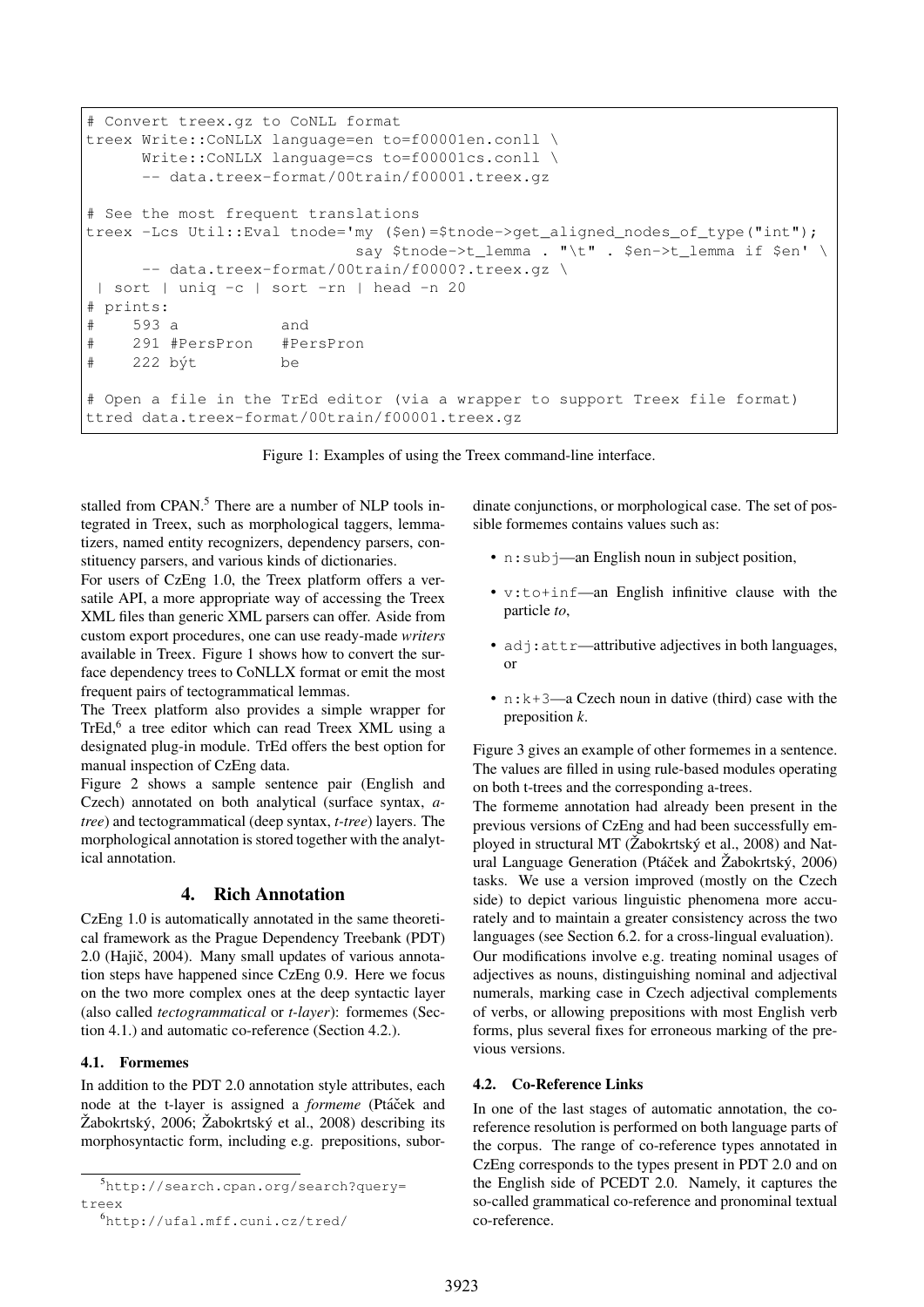

Figure 2: Visualization of one sentence pair in TrEd (Tree Editor). Czech a-tree, English a-tree, Czech t-tree, and English t-tree are presented (left to right). Other attributes which are not shown (e.g. grammatemes) can be inspected after clicking the nodes.

| <b>There</b> | is | no           | asbestos | $\iota$ n | our                   | <i>products</i> now |  |  |
|--------------|----|--------------|----------|-----------|-----------------------|---------------------|--|--|
|              | be | no           | asbestos |           | #PersPron product now |                     |  |  |
|              |    | v:fin n:attr | n:obi    |           | n:poss                | n:in+X adv          |  |  |

Figure 3: An example sentence with tectogrammatical lemmas and formemes

Grammatical co-reference comprises several subtypes of relations, which mainly differ in the nature of referring expressions (e.g. relative pronoun, reflexive pronoun). However, all of them have in common that they appear as a consequence of language-dependent grammatical rules. This fact allows us to resolve them with a relatively high success rate, using the rule-based system proposed by Nguy (2006). For instance, given a relative pronoun that introduces a relative clause, the parent of the clause head is marked as an antecedent of the pronoun.

On the other hand, the arguments of textual co-reference are not realized by grammatical means alone, but also via context (Mikulová et al., 2006), which makes the resolution far more difficult. To indentify textual co-reference relations with a personal pronoun as the referring expression, we incorporated the perceptron ranking system of Nguy et al. (2009). On the Czech side, we employed the original feature set and trained the system on the PDT data. We used the English side of PCEDT to train the English system, for which we had to limit and modify several features to comply with a somewhat different annotation style.

Table 2 shows the values of pairwise precision, recall and F-score of co-reference resolution on the evaluation part of PDT and PCEDT for Czech and English, respectively. On Czech gold standard trees, the scores are close to those reported by Nguy et al. (2009). Since CzEng annotation is completely automatic, it is necessary to measure the success rate on automatically analyzed trees, so that we can reliably assess the quality of co-reference annotation in CzEng. Unfortunately, one can observe a substantial drop for automatic trees. The reason is twofold.

First, Czech is a pro-drop language, thus the pronouns must be reconstructed on the tectogrammatical layer. Nonetheless, the number of personal pronouns reconstructed incor-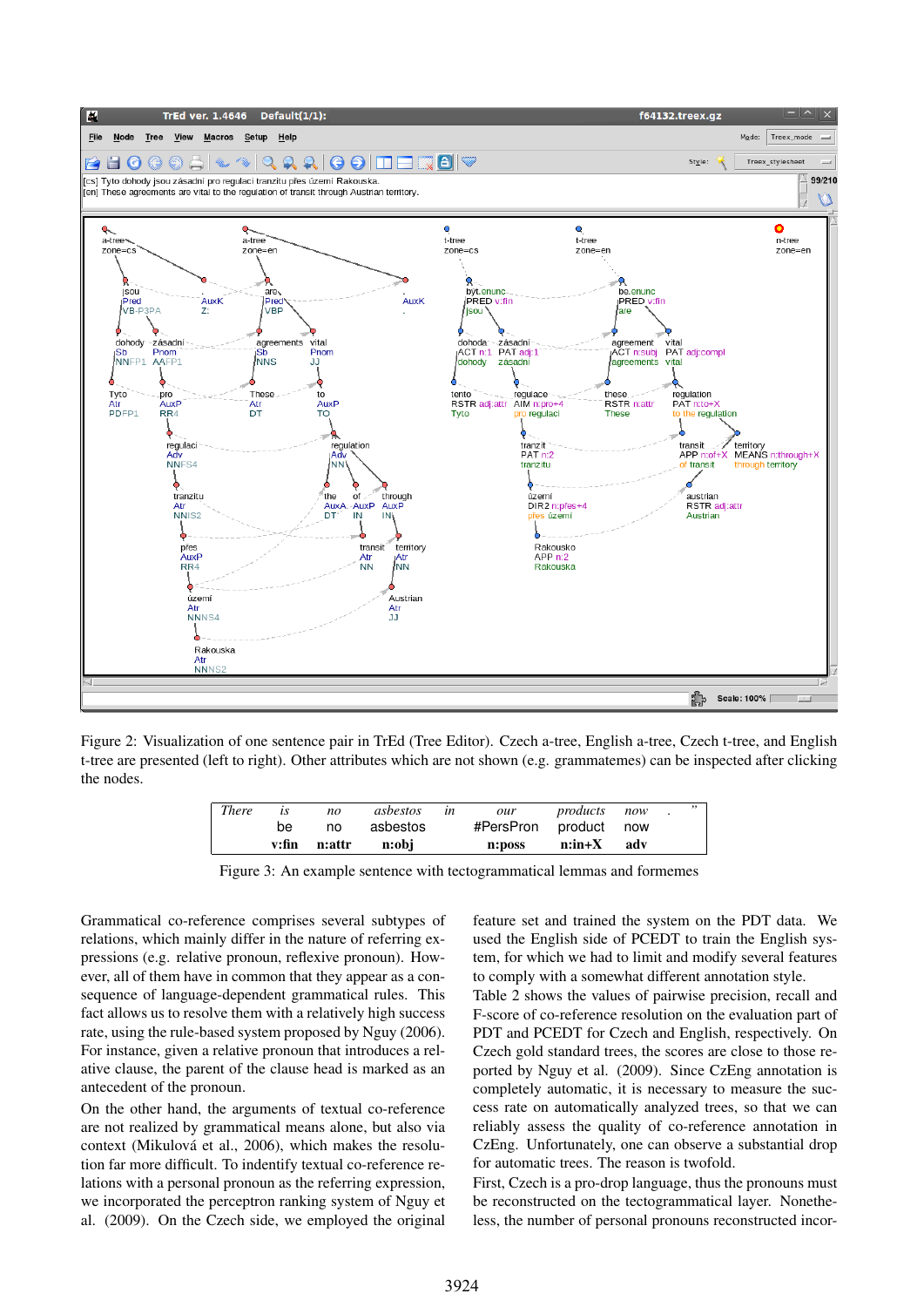|          |  |     |                                                       |  |                             |  | Gold Standard Features   Automatic Features   Oracle Gender and Number |  |       |
|----------|--|-----|-------------------------------------------------------|--|-----------------------------|--|------------------------------------------------------------------------|--|-------|
| Language |  | P R |                                                       |  | $F \parallel P \parallel R$ |  | $F \parallel P$                                                        |  |       |
| Czech    |  |     | 77.06 77.58 77.32   55.23 46.14 50.28   65.70 54.89   |  |                             |  |                                                                        |  | 59.81 |
| English  |  |     | $\vert$ 45.52 58.69 51.27 44.53 57.32 50.12 $\vert$ - |  |                             |  |                                                                        |  |       |

Table 2: Results of the co-reference resolution evaluation. The precision, recall and F-score were measured on both languages using the features coming either from the gold standard or the automatic annotation. In the last three columns, the features were automatic except for the manual gender and number.

rectly or not at all accounts for 25% of all pronouns elided on the surface layer (and 15% of all personal pronouns).

Second, gender and number of some pronouns cannot be disambiguated without the knowledge of co-reference links. At the same time, gender and number information is one of the most valuable features in our co-reference resolver. While all attributes are disambiguated in manually annotated trees, they are left ambiguous in automatically analyzed data, which certainly decreases the quality of coreference resolution. This claim is confirmed by our oracle experiment: when we replaced the automatic gender and number with the manually assigned values, the F-score improved by almost 10% absolute (see the last three columns of Table 2).

As regards the co-reference resolution in English, the difference between its quality using manual and automatic trees is not as dramatic as in Czech. This further confirms the above-mentioned reasons for the success rate drop in Czech since both of the issues (pro-drop recovery and gender and number disambiguation) are marginal in English.

We would like to emphasize that the presented experiments on co-reference resolution are to our knowledge the first for Czech using no gold standard features and one of a few for English employing the deep syntactic layer.

## 5. Filtering Sentence Pairs

The amount of data included in CzEng along with the varying reliability of its sources (such as volunteer-submitted movie subtitles) demand an automatic method for recognizing and filtering out bad sentence pairs.

Simple filters have been used in previous editions of CzEng. Details about their evaluation and suggestions for improvements can be found in Bojar et al. (2010). We extend the previous work by adding several new filters and introducing a robust method for their combination.

Filtering features for CzEng 1.0 exploit all layers of automatic annotation and include:

- indication of Czech and English sentences' identity,
- lengths of sentences and the words contained in them,
- no Czech (English) word on the Czech (English) side,
- various checks for remains of meta-information, such as HTML tags or file paths,
- use of a translation dictionary to determine the coverage of English words by the Czech side,
- score of symmetrized automatic word alignment obtained by GIZA++,



Figure 4: Precision and recall of CzEng filters.

- matching part-of-speech tags,
- matching grammatical number, verb tense or presence of comparative/superlative modifiers.

Wherever possible, we try to model the feature as a ratio or score and empirically find interval bounds for its quantization.

The features are combined to form a single score using a classifier trained to distinguish between correct and wrong sentence pairs. We evaluated the performance of decision trees, naive Bayes classifier, and maximum entropy classifier. We found the maximum entropy classifier to be best suited for this setting. Figure 4 shows the trade-off between precision and recall for all threshold settings. Note that the random baseline stays at roughly 13% regardless of the threshold—our evaluation data consists of 1000 manually annotated sentence pairs, out of which 124 were marked as wrong.

#### 5.1. Precision-Size Trade-off for CzEng Users

Since our filter combination is still not reliable, we include all sentences that pass the threshold of 0.3 in CzEng 1.0, favoring precision of the filtration over recall. We also provide the score assigned by our filters to each sentence pair so that users can create a cleaner, more strictly filtered subset of CzEng 1.0.

Moreover, 2330 input documents containing 60% or more sentences with scores below the threshold were discarded entirely.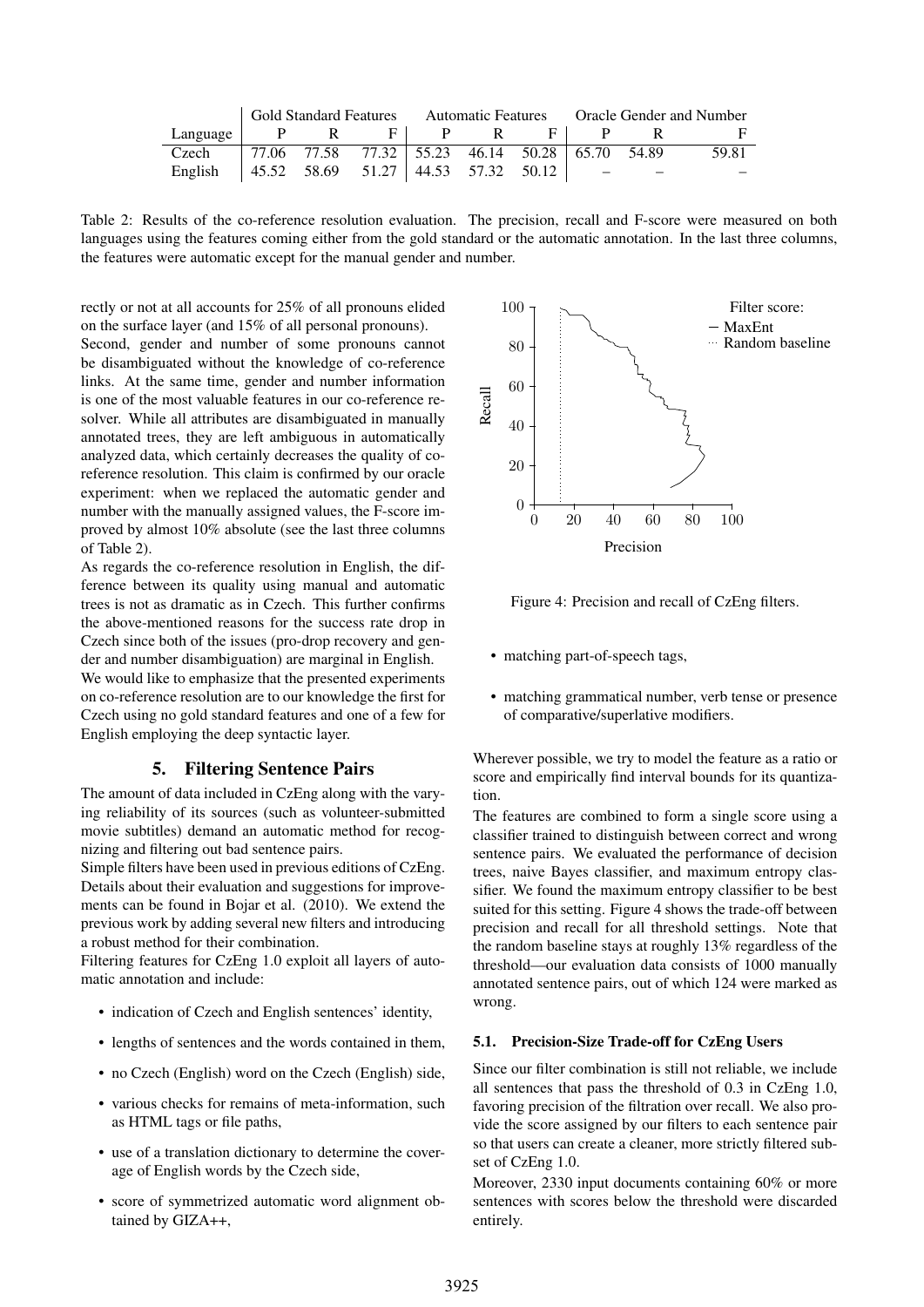

Figure 5: Distribution of sentence filter scores in a random 1000-sentence sample.

#### 5.2. Evaluation of Data Quality

The distribution of filter scores in sentence pairs as shown in Figure 5 suggests that most of the corpus is clean, containing correct sentence pairs.

We also evaluated the quality of CzEng 1.0 extrinsically by conducting a small machine translation experiment. We trained contrastive phrase-based Moses SMT systems (Koehn et al., 2007)—the first one on 1 million sentence pairs from CzEng 0.9, the other on the same amount of data from CzEng 1.0. Another contrastive pair of MT systems was based on small in-domain data only: 100k sentences from the *news* sections of CzEng 0.9 and 1.0, respectively. For each setting, we extracted the random sentence pairs 5 times to avoid drawing conclusions from possibly biased data selection.

For tuning and evaluation, test sentences from WMT 2010 and 2011 were used, respectively. These sets are from the news domain. We used the News Crawl Corpus 2011 data to train the language model.

We measure the translation quality using the standard SMT metric BLEU (Papineni et al., 2002). Table 3 shows the mean BLEU score and standard deviation for each data set. In the setting with 1 million random sentence pairs, using data from CzEng 1.0 is noticeably beneficial for MT quality—the absolute BLEU gain is roughly 0.4 points. This improvement stems from the overall quality of the data, the distribution of domains in CzEng 1.0 is also likely to play a certain role.

On the other hand, using only the news data reverses the situation—CzEng 1.0 data lead to a system with slightly worse performance. We verified our results using Welch two-sample t-test and found that in both cases the difference is statistically significant on 99% confidence level.

An explanation is suggested by the last two columns. The filtering has probably caused a loss in vocabulary size (distinct token types) for both English and Czech in the news domain but not across domains.

#### 6. The Joy of Parallelism

Here we mention several steps in CzEng automatic annotation that make use of the parallel data for improved output

|                         |      |                |                  | Vocab. [k] |                             |
|-------------------------|------|----------------|------------------|------------|-----------------------------|
| Corpus and Domain Sents |      |                | <b>BLEU</b>      | En         | $\mathcal{C}_{\mathcal{S}}$ |
| CzEng 0.9               | all  | 1 <sub>M</sub> | $14.77 \pm 0.12$ | 187        | 360                         |
| CzEng 1.0               |      |                | $15.23 \pm 0.18$ | 221        | 396                         |
| CzEng 0.9               | news | 100k           | $14.34 \pm 0.05$ | 53         | 125                         |
| CzEng 1.0               |      |                | $14.01 \pm 0.13$ | 47         | 113                         |

Table 3: Results of MT evaluation.

|                 | Formeme Detection on         |        |  |  |  |
|-----------------|------------------------------|--------|--|--|--|
|                 | Automatic Trees Manual Trees |        |  |  |  |
| <b>Baseline</b> | 1.5981                       | 1.6680 |  |  |  |
| Improved        | 1.6873                       | 1.7092 |  |  |  |

Table 4: The impact of an improved design of formemes on mutual information (in bits) of Czech and English formemes of aligned t-tree nodes.

quality.<sup>7</sup>

#### 6.1. Tokenizer

CzEng 1.0 uses TrTok, a fast re-implementation of the trainable tokenizer (Klyueva and Bojar, 2008) for sentence segmentation. Its main advantage is the fact that different data sources may need different segmentation patterns (e.g. legislation texts need segment breaks after commas) and TrTok can be guided to follow the patterns by providing enough sample data in the desired form.

By examining segments that were aligned to 1-2 and 2-1 clusters, we often find them to be a consequence of a mismatch in segmentation rules for Czech and English. Such snippets of parallel data can thus directly serve as additional training data for TrTok.

#### 6.2. Formemes

Table 4 compares the mutual information (MI) of Czech and English formemes of t-tree nodes aligned one-to-one for the baseline set of formemes and the improved set of formemes measured on the Prague Czech-English Dependency Treebank 2.0 (PCEDT 2.0, (Bojar et al., 2012)).<sup>8</sup> The higher the MI, the easier the transfer phase in structual machine translation ( $\check{Z}$ abokrtský et al., 2008) is expected. We measure the MI in two setups—we either utilize the manual trees provided in PCEDT 2.0 directly,<sup>9</sup> or take just the sentences from PCEDT 2.0 and apply to them the automatic annotation pipeline which we use for the whole CzEng 1.0 corpus.

Our initial measurements showed a slight MI drop on the automatic trees, which led us to the discovery of several bugs in both formeme detection rules and conversion of a-trees to t-trees (e.g. problems with infinitive and passive verb forms detection or coordinated modal verbs).

<sup>7</sup>We leave aside the joy of parallel *processing* of the data, very useful i.a. in debugging on large datasets.

<sup>8</sup>http://ufal.mff.cuni.cz/pcedt2.0

<sup>&</sup>lt;sup>9</sup>The used t-trees were manual for both languages; however, only automatic a-trees are available on the Czech part in the PCEDT 2.0.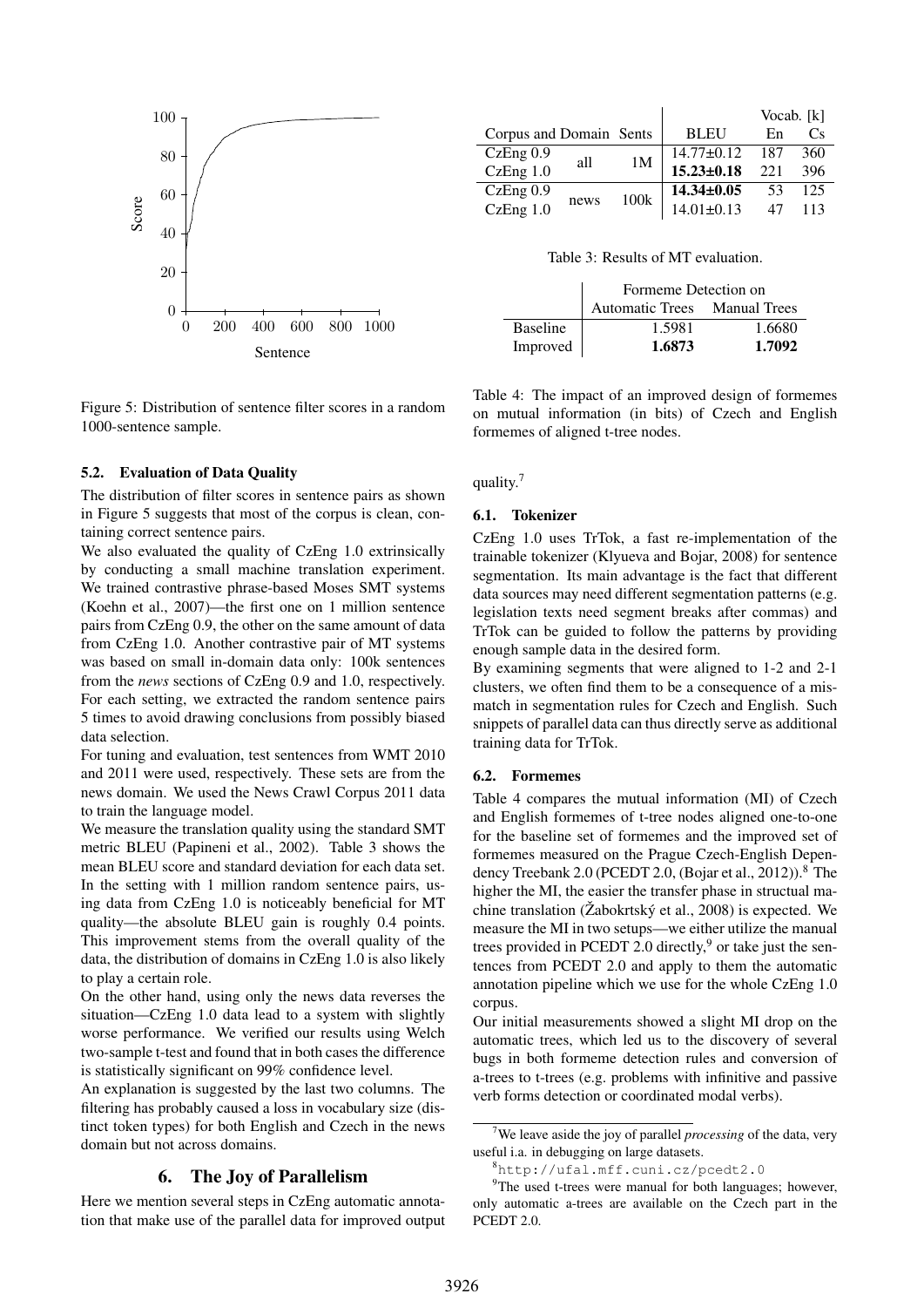The corrected analysis pipeline and formeme detection show an MI increase for both manual and automatic trees (see Table 4), which indicates that the new set of formemes is likely to improve the MT transfer phase. Again, we used here the parallel view to fine-tune a monolingual processing step.

## 6.3. Co-Reference—Future Work

The automatic co-reference annotation for one of the languages in the parallel corpus could be improved if we employed the information from the other language side.

English is considered to be lacking grammatical gender (except for pronouns) and the majority of nouns in English are referred to by a pronoun in neuter gender. On the other hand, Czech distinguishes between four grammatical genders whose distribution among nouns is rather balanced and, moreover, personal pronouns usually agree in gender with a noun they co-refer with.

Thus, we suggest to incorporate the results of Czech coreference resolution into the English resolver, which might limit the number of antecedent candidates that are in consideration. Conversely, Czech is a pro-drop language, which allows us to utilize the English side to potentially project some of the pronouns that are elided in Czech.

## 7. Conclusion

We presented CzEng 1.0, the new release of a large Czech-English parallel corpus with rich automatic annotation. The corpus is freely available for non-commercial research and educational purposes at our web site:

#### http://ufal.mff.cuni.cz/czeng

CzEng 1.0 can serve as large training data for linguistically uninformed approaches, e.g. to machine translation, but it can also be directly used in experimenting with cuttingedge NLP tasks such as co-reference resolution validated across languages. We have also provided two examples of exploiting the parallelism of the data to improve monolingual processing: sentence segmentation and formeme definition.

## 8. Acknowledgements

The work on this project was supported by the project EuroMatrixPlus (FP7-ICT-2007-3-231720 of the EU and 7E09003+7E11051 of the Czech Republic), Czech Science Foundation grants P406/10/P259 and 201/09/H057, GAUK 4226/2011, 116310, and the FAUST project (FP7- ICT-2009-4-247762 of the EU and 7E11041 of the Czech Republic). This work has been using language resources developed and/or stored and/or distributed by the LINDAT-Clarin project of the Ministry of Education of the Czech Republic (project LM2010013).

#### 9. References

Ondřej Bojar, Adam Liška, and Zdeněk Žabokrtský. 2010. Evaluating Utility of Data Sources in a Large Parallel Czech-English Corpus CzEng 0.9. In *Proceedings of the Seventh International Language Resources and Evaluation (LREC'10)*, pages 447–452, Valletta, Malta, May. ELRA, European Language Resources Association.

- Ondřej Bojar, Jan Hajič, Eva Hajičová, Jarmila Panevová, Petr Sgall, Silvie Cinková, Eva Fučíková, Marie Mikulová, Petr Pajas, Jan Popelka, Jiří Semecký, Jana Šindlerová, Jan Štěpánek, Josef Toman, Zdeňka Urešová, and Zdeněk Žabokrtský. 2012. Announcing Prague Czech-English Dependency Treebank 2.0. In *Proceedings of the Seventh International Language Resources and Evaluation (LREC'12)*, Istanbul, Turkey, May. ELRA, European Language Resources Association. In print.
- Chris Callison-Burch, Philipp Koehn, Christof Monz, Kay Peterson, Mark Przybocki, and Omar Zaidan. 2010. Findings of the 2010 joint workshop on statistical machine translation and metrics for machine translation. In *Proceedings of the Joint Fifth Workshop on Statistical Machine Translation and MetricsMATR*, pages 17–53, Uppsala, Sweden, July. Association for Computational Linguistics. Revised August 2010.
- Chris Callison-Burch, Philipp Koehn, Christof Monz, and Omar Zaidan. 2011. Findings of the 2011 workshop on statistical machine translation. In *Proceedings of the Sixth Workshop on Statistical Machine Translation*, pages 22–64, Edinburgh, Scotland, July. Association for Computational Linguistics.
- Jan Hajič. 2004. Complex Corpus Annotation: The Prague Dependency Treebank. In *Insight into Slovak and Czech Corpus Linguistics*, Bratislava, Slovakia. Jazykovedny´ ústav Ľ. Štúra, SAV.
- Natalia Klyueva and Ondřej Bojar. 2008. UMC 0.1: Czech-Russian-English Multilingual Corpus. In *Proc. of International Conference Corpus Linguistics*, pages 188–195, October.
- Philipp Koehn, Hieu Hoang, Alexandra Birch, Chris Callison-Burch, Marcello Federico, Nicola Bertoldi, Brooke Cowan, Wade Shen, Christine Moran, Richard Zens, Chris Dyer, Ondřej Bojar, Alexandra Constantin, and Evan Herbst. 2007. Moses: Open Source Toolkit for Statistical Machine Translation. In *ACL 2007, Proceedings of the 45th Annual Meeting of the Association for Computational Linguistics Companion Volume Proceedings of the Demo and Poster Sessions*, pages 177–180, Prague, Czech Republic, June. Association for Computational Linguistics.
- David Mareček. 2009. Improving word alignment using alignment of deep structures. In Václav Matoušek and Pavel Mautner, editors, *Text, Speech and Dialogue*, volume 5729 of *Lecture Notes in Computer Science*, pages 56–63. Springer Berlin / Heidelberg. 10.1007/978-3- 642-04208-9 11.
- Ryan McDonald, Fernando Pereira, Kiril Ribarov, and Jan Hajič. 2005. Non-projective dependency parsing using spanning tree algorithms. In *HLT '05: Proceedings of the conference on Human Language Technology and Empirical Methods in Natural Language Processing*, pages 523–530, Vancouver.
- Marie Mikulová, Alevtina Bémová, Jan Hajič, Eva Hajičová, Jiří Havelka, Veronika Kolářová, Lucie Kučová, Markéta Lopatková, Petr Pajas, Jarmila Panevová, Magda Razímová, Petr Sgall, Jan Štěpánek, Zdeňka Urešová, Kateřina Veselá, and Zdeněk